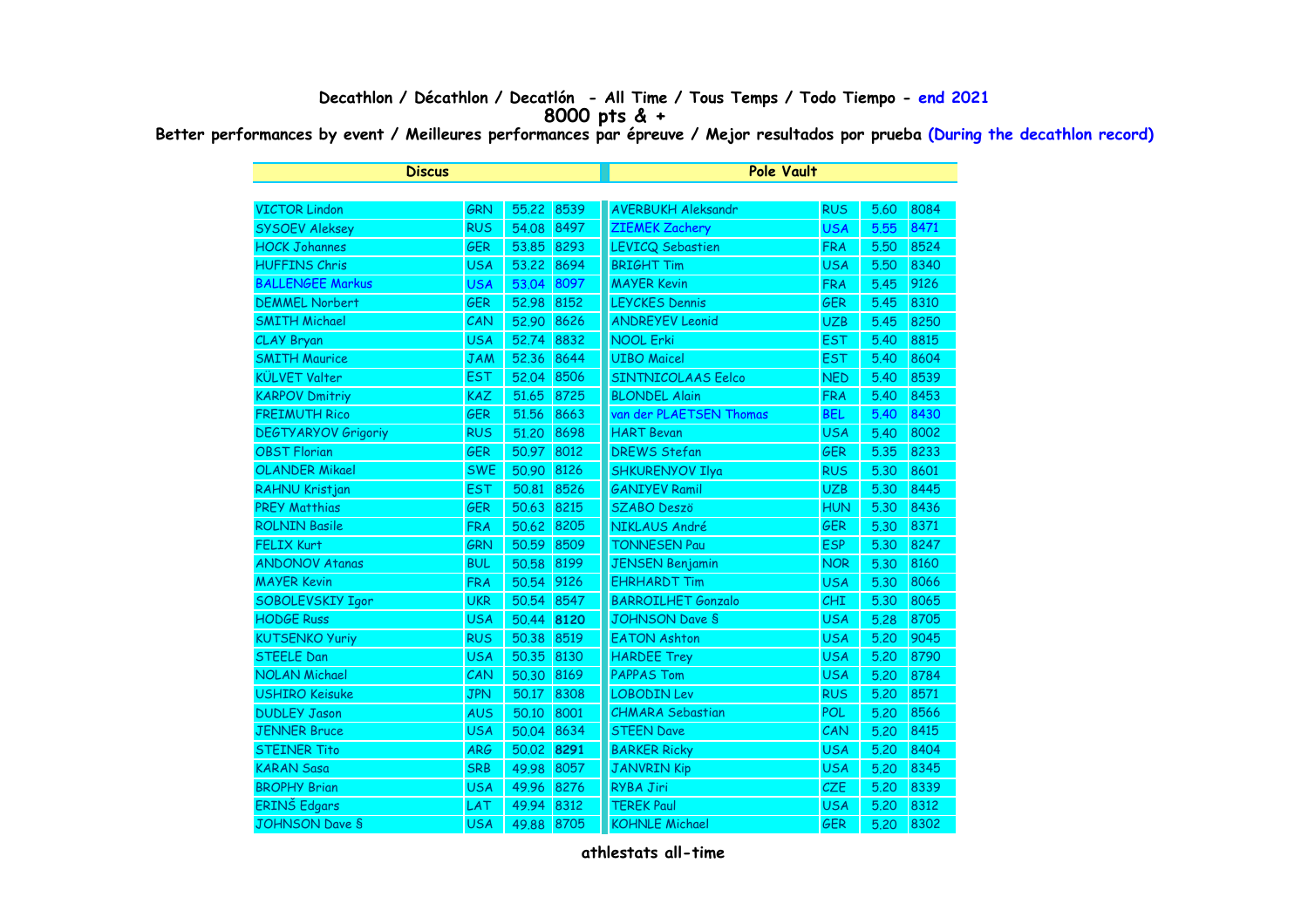| PRECIADO Andy               | ECU        | 49.88 | 8004 | <b>GONZALES Mike</b>       | <b>USA</b> | 5.20 | 8203 |
|-----------------------------|------------|-------|------|----------------------------|------------|------|------|
| <b>DAUTH Thorsten</b>       | <b>GER</b> | 49.86 | 8164 | <b>SATEGNA Mario</b>       | <b>USA</b> | 5.20 | 8172 |
| <b>FRITZ Steve</b>          | <b>USA</b> | 49.84 | 8644 | <b>KHARLAMOV Vasiliy</b>   | <b>RUS</b> | 5.20 | 8166 |
| <b>EKBERG Sten</b>          | <b>SWE</b> | 49.76 | 8246 | <b>SCHÖNBECK Florian</b>   | <b>GER</b> | 5.20 | 8127 |
| PISMENNYI Aleksandr         | <b>UKR</b> | 49.76 | 8024 | <b>DOST Marcel</b>         | <b>NED</b> | 5.20 | 8111 |
| SCHÄPERKÖTTER Jens-Peter    | GER        | 49.72 | 8235 | <b>SULLIVAN Shannon</b>    | <b>USA</b> | 5.20 | 8076 |
| HÄMÄLÄINEN Eduard           | <b>BLR</b> | 49.70 | 8735 | <b>BOURGUIGNON Rudy</b>    | <b>FRA</b> | 5.20 | 8025 |
| ZIGERT Rudolf               | <b>RUS</b> | 49.66 | 8002 | <b>FREIMUTH Uwe</b>        | <b>GER</b> | 5.15 | 8792 |
| LITVINENKO Léonid           | <b>UKR</b> | 49.62 | 8141 | <b>SCANTLING Garrett</b>   | <b>USA</b> | 5.15 | 8647 |
| <b>POPOV Sergey</b>         | <b>UKR</b> | 49.60 | 8217 | <b>YURKOV Aleksandr</b>    | <b>UKR</b> | 5.15 | 8574 |
| <b>CASARSA Paolo</b>        | <b>ITA</b> | 49.59 | 8056 | <b>MACZEY Mike</b>         | <b>GER</b> | 5.15 | 8461 |
| <b>VASHCHENKO Viktor</b>    | <b>RUS</b> | 49.56 | 8163 | <b>MARCENY Lionel</b>      | <b>FRA</b> | 5.15 | 8094 |
| <b>COFFMAN Bob</b>          | <b>USA</b> | 49.52 | 8248 | <b>WILLIAMS Harrison</b>   | <b>USA</b> | 5.12 | 8439 |
| <b>McMULLEN Philip</b>      | <b>USA</b> | 49.44 | 8285 | <b>DUCKWORTH Timothy</b>   | <b>GBR</b> | 5.11 | 8336 |
| SHTEPA Aleksandr            | <b>RUS</b> | 49.40 | 8007 | <b>VOSS Torsten</b>        | <b>GER</b> | 5.10 | 8680 |
| <b>HINGSEN Jurgen</b>       | <b>GER</b> | 49.36 | 8832 | <b>FRITZ Steve</b>         | <b>USA</b> | 5.10 | 8644 |
| <b>WILBOURN Shawn</b>       | <b>USA</b> | 49.26 | 8268 | <b>MAGNUSSON Jon Arnar</b> | <b>ISL</b> | 5.10 | 8573 |
| <b>TEREK Paul</b>           | <b>USA</b> | 49.24 | 8312 | <b>SYSOEV Aleksey</b>      | <b>RUS</b> | 5.10 | 8497 |
| <b>KAUL Niklas</b>          | <b>GER</b> | 49.20 | 8691 | POGORELOV Aleksandr x      | <b>RUS</b> | 5.10 | 8429 |
| <b>ADJETEY-NELSON Jamie</b> | CAN        | 49.17 | 8239 | ÕIGLANE Janek              | <b>EST</b> | 5.10 | 8371 |
| <b>RAMOS Mike</b>           | <b>USA</b> | 49.06 | 8322 | <b>FERRIER Scott</b>       | <b>AUS</b> | 5.10 | 8307 |
| da SILVA Pedro Ferreira     | <b>BRA</b> | 49.04 | 8266 | <b>HERNU Laurent</b>       | <b>FRA</b> | 5.10 | 8280 |
| <b>SVIRIDOV Sergey</b>      | <b>RUS</b> | 49.01 | 8365 | <b>ARNOLD Jake</b>         | <b>USA</b> | 5.10 | 8253 |
| <b>WARKENTIN John</b>       | <b>USA</b> | 48.90 | 8003 | <b>FICHTNER Karl-Heinz</b> | <b>GER</b> | 5.10 | 8250 |
| ROSENBERG Kristjan          | <b>EST</b> | 48.87 | 8298 | <b>LONG Aric</b>           | <b>USA</b> | 5.10 | 8237 |
| <b>WILLIAMS Harrison</b>    | <b>USA</b> | 48.86 | 8439 | <b>REINTAK Sven</b>        | <b>EST</b> | 5.10 | 8232 |
| SÝKORA Jirí                 | <b>CZE</b> | 48.86 | 8122 | <b>SKOWRONEK Ryszard</b>   | <b>POL</b> | 5.10 | 8229 |
| <b>VALENTA Veroslav</b>     | CZE        | 48.84 | 8289 | <b>RADCHENKO Viktor</b>    | <b>UKR</b> | 5.10 | 8148 |
| <b>STEELE Darrin</b>        | <b>USA</b> | 48.82 | 8129 | <b>POPTSOV Nikolay</b>     | <b>RUS</b> | 5.10 | 8138 |
| <b>PAHAPILL Mikk</b>        | <b>EST</b> | 48.79 | 8398 | <b>GADO Ruben</b>          | <b>FRA</b> | 5.10 | 8126 |
| <b>GRUMMT Steffen</b>       | GER        | 48.76 | 8261 | <b>SCHWARZL Roland</b>     | <b>AUT</b> | 5.10 | 8102 |
| <b>SCHMIDT Holger</b>       | <b>GER</b> | 48.76 | 8055 | <b>LOGVINENKO Mikhail</b>  | <b>RUS</b> | 5.10 | 8004 |
| NIKLAUS Stephan             | SUI        | 48.68 | 8334 | <b>SCHMID Stefan</b>       | <b>GER</b> | 5.06 | 8485 |
| PARAKHOVSKIY Nikolay        | <b>BLR</b> | 48.68 | 8184 | <b>PAHAPILL Mikk</b>       | <b>EST</b> | 5.06 | 8398 |
| <b>WARNER Damian</b>        | CAN        | 48.67 | 9018 | RIETVELD Pelle             | <b>NED</b> | 5.06 | 8204 |
| <b>DROZDOV Aleksey</b>      | <b>RUS</b> | 48.62 | 8475 | <b>BARRAS Romain</b>       | <b>FRA</b> | 5.05 | 8453 |
| <b>PODMARYOV Vadim</b>      | <b>UZB</b> | 48.58 | 8366 | <b>HUBER Philipp</b>       | SUI        | 5.05 | 8153 |
| QI Haifeng                  | CHN        | 48.57 | 8290 | <b>BALLENGEE Markus</b>    | <b>USA</b> | 5.05 | 8097 |
| O'BRIEN Dan                 | <b>USA</b> | 48.56 | 8891 | <b>BEACH Curtis +</b>      | <b>USA</b> | 5.05 | 8081 |
| <b>LINDNER Wolfgang</b>     | <b>GER</b> | 48.54 | 8111 | <b>TAAM Rik</b>            | <b>NED</b> | 5.03 | 8107 |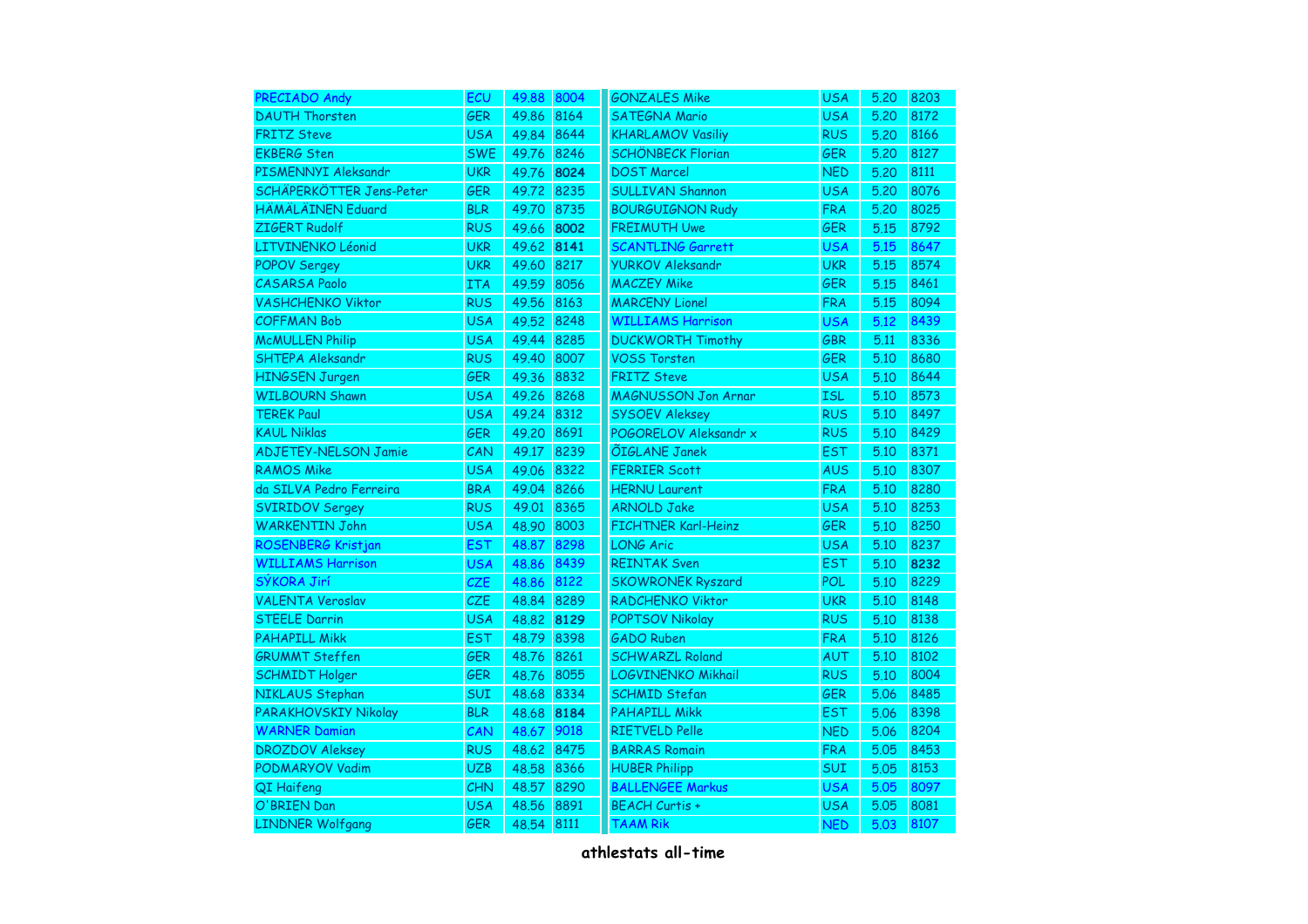| <b>SAYRE John</b>            | <b>USA</b> | 48.52 8076 |      | <b>RODGERS Trafton</b>         | <b>USA</b> | 5.01 | 8128 |
|------------------------------|------------|------------|------|--------------------------------|------------|------|------|
| POGORELOV Aleksandr x        | <b>RUS</b> | 48.44      | 8429 | O'BRIEN Dan                    | <b>USA</b> | 5.00 | 8891 |
| <b>HUTTERER Dennis</b>       | GER        | 48.41      | 8032 | <b>THOMPSON Daley</b>          | <b>GBR</b> | 5.00 | 8847 |
| DVORÁK Tomáš                 | <b>CZE</b> | 48.33      | 8994 | CLAY Bryan                     | <b>USA</b> | 5.00 | 8832 |
| <b>ANIBAL Mario</b>          | <b>POR</b> | 48.33      | 8213 | <b>KAUL Niklas</b>             | <b>GER</b> | 5.00 | 8691 |
| <b>GOODELL Bart</b>          | <b>USA</b> | 48.32      | 8109 | <b>SCHRADER Michael</b>        | <b>GER</b> | 5.00 | 8670 |
| <b>ERIKSSON Thomas</b>       | <b>SWE</b> | 48.30      | 8025 | <b>MOLONEY Ashley</b>          | <b>AUS</b> | 5.00 | 8649 |
| <b>ROE Martin</b>            | <b>NOR</b> | 48.26      | 8228 | <b>KRAUCHANKA Andrey</b>       | <b>BLR</b> | 5.00 | 8617 |
| <b>BEHRENBRUCH Pascal</b>    | <b>GER</b> | 48.24      | 8558 | <b>LEPAGE Pierce</b>           | CAN        | 5.00 | 8604 |
| <b>BLOMSTRAND Staffan</b>    | <b>SWE</b> | 48.20      | 8107 | <b>KAZMIREK Kai</b>            | <b>GER</b> | 5.00 | 8580 |
| <b>LONG Aric</b>             | <b>USA</b> | 48.18      | 8237 | PLAZIAT Christian              | <b>FRA</b> | 5.00 | 8574 |
| <b>SCANTLING Garrett</b>     | <b>USA</b> | 48.17      | 8647 | <b>BEHRENBRUCH Pascal</b>      | <b>GER</b> | 5.00 | 8558 |
| <b>HARDEE Trey</b>           | <b>USA</b> | 48,08      | 8790 | <b>STARK Siegfried</b>         | <b>GER</b> | 5.00 | 8534 |
| <b>APAICHEV Aleksandr</b>    | <b>UKR</b> | 48.00      | 8709 | <b>BENET Francisco Javier</b>  | <b>ESP</b> | 5.00 | 8526 |
| <b>KARLIVANS Janis</b>       | LAT        | 47.95      | 8271 | <b>HAMES Jagan</b>             | <b>AUS</b> | 5.00 | 8490 |
| <b>ŠEBRLE Roman</b>          | <b>CZE</b> | 47.92      | 9026 | <b>PENALVER Antonio</b>        | <b>ESP</b> | 5.00 | 8478 |
| <b>MUZZIO Robert</b>         | <b>USA</b> | 47.90      | 8237 | <b>DROZDOV Aleksey</b>         | <b>RUS</b> | 5.00 | 8475 |
| <b>YURKOV Aleksandr</b>      | <b>UKR</b> | 47.85      | 8574 | de WIT Robert                  | <b>NED</b> | 5.00 | 8447 |
| <b>HELTNE Runar</b>          | <b>NOR</b> | 47.84      | 8048 | ZHELANOV Sergey                | <b>RUS</b> | 5.00 | 8417 |
| <b>GÜNTHER Rene</b>          | <b>GER</b> | 47.84      | 8023 | <b>DAGARD Henrik</b>           | <b>SWE</b> | 5.00 | 8403 |
| <b>MAGNUSSON Jon Arnar</b>   | <b>ISL</b> | 47.82      | 8573 | <b>DUBLER Cedric</b>           | <b>AUS</b> | 5.00 | 8367 |
| <b>DIAMOND Alec</b>          | <b>AUS</b> | 47.73      | 8000 | <b>MARYIN Igor</b>             | <b>RUS</b> | 5.00 | 8364 |
| <b>KINDER Gary William</b>   | <b>USA</b> | 47.72      | 8293 | <b>HELCELET Adam Sebastian</b> | <b>CZE</b> | 5.00 | 8335 |
| <b>GAZYURA Anatoliy</b>      | <b>UKR</b> | 47.70      | 8245 | <b>WIESIOLEK Pawel</b>         | <b>POL</b> | 5.00 | 8333 |
| <b>SCHUFFENHAUER William</b> | <b>USA</b> | 47.68      | 8108 | <b>MEDVED Mikhail</b>          | <b>UKR</b> | 5.00 | 8330 |
| <b>TARNOVETSKIY Pavel</b>    | <b>UKR</b> | 47.66      | 8375 | <b>KELLERMAYER Gernot</b>      | AUT        | 5.00 | 8320 |
| <b>GOLUBOVIC Daniel</b>      | <b>AUS</b> | 47.66      | 8336 | <b>ISEKENMEIER Klaus</b>       | <b>GER</b> | 5.00 | 8310 |
| <b>HEDMARK Lennart</b>       | <b>SWE</b> | 47.64      | 8163 | <b>BRUGGER Mathias</b>         | <b>GER</b> | 5.00 | 8304 |
| TAAM Rik                     | <b>NED</b> | 47.64      | 8107 | <b>KINDER Gary William</b>     | <b>USA</b> | 5.00 | 8293 |
| <b>SHMAKOV Vladimir</b>      | <b>RUS</b> | 47.60      | 8023 | <b>McMULLEN Philip</b>         | <b>USA</b> | 5.00 | 8285 |
| <b>ENAHORO Ituah</b>         | <b>GER</b> | 47.56      | 8048 | SHABLENKO Aleksandr            | <b>UKR</b> | 5.00 | 8282 |
| <b>MEWES David</b>           | <b>GER</b> | 47.51      | 8108 | <b>DAMASEK Kamil</b>           | CZE        | 5.00 | 8256 |
| <b>PENALVER Antonio</b>      | <b>ESP</b> | 47.38      | 8478 | <b>MUZZIO Robert</b>           | <b>USA</b> | 5.00 | 8237 |
| <b>WOODING Jim</b>           | <b>USA</b> | 47.38      | 8054 | <b>MARTINEAU Eugene</b>        | <b>NED</b> | 5.00 | 8233 |
| TABALA Aleksandr             | <b>RUS</b> | 47.37      | 8070 | RAZBEYKO Roman                 | <b>RUS</b> | 5.00 | 8209 |
| <b>PITTOMVILS Niels</b>      | <b>BEL</b> | 47.27      | 8222 | <b>LYAKH Aleksey</b>           | <b>RUS</b> | 5.00 | 8203 |
| <b>ABDUR-RAHIM Mustafa</b>   | <b>USA</b> | 47.23      | 8175 | <b>AUZEIL Bastien</b>          | <b>FRA</b> | 5.00 | 8191 |
| <b>FOXSON Paul</b>           | <b>USA</b> | 47.22      | 8234 | <b>HEIKKINEN Aki</b>           | <b>FIN</b> | 5.00 | 8188 |
| <b>KIRST Joachim</b>         | <b>GER</b> | 47.21      | 8188 | <b>LUKYANENKO Artem</b>        | <b>RUS</b> | 5.00 | 8177 |
| <b>STAUSS René</b>           | <b>GER</b> | 47.21      | 8009 | <b>DISTELBERGER Dominik</b>    | <b>AUT</b> | 5.00 | 8175 |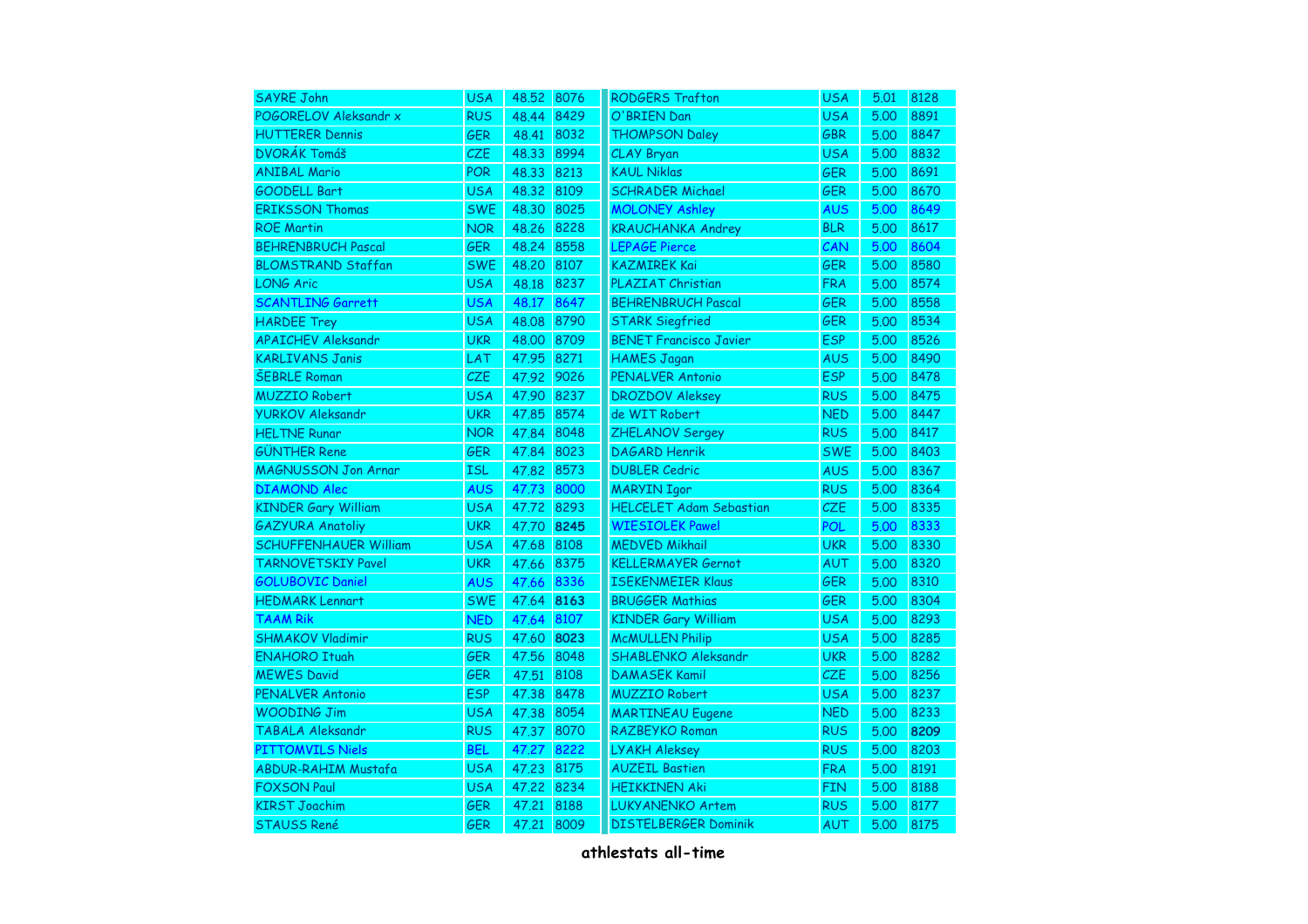| <b>STARK Siegfried</b>      | <b>GER</b> | 47.20 | 8534 | <b>SAMUELSSON Frederik</b> | <b>SWE</b> | 5.00 | 8172 |
|-----------------------------|------------|-------|------|----------------------------|------------|------|------|
| <b>HRABAN Roman</b>         | <b>CZE</b> | 47.18 | 8141 | <b>HARLAN Ryan</b>         | <b>USA</b> | 5.00 | 8171 |
| <b>LEPAGE Pierce</b>        | CAN        | 47.14 | 8604 | POSERINA Beniamino         | <b>ITA</b> | 5.00 | 8169 |
| <b>DIXON</b> Fred           | <b>USA</b> | 47.14 | 8397 | <b>LILLEMETS Risto</b>     | <b>EST</b> | 5.00 | 8156 |
| <b>SHABLENKO Aleksandr</b>  | <b>UKR</b> | 47.14 | 8282 | <b>SARANTSEV Yevgeny</b>   | <b>RUS</b> | 5.00 | 8123 |
| TILGA Karel                 | EST        | 47.13 | 8484 | <b>TURI Indrek</b>         | <b>EST</b> | 5.00 | 8122 |
| <b>OVSYANNIKOV Yevgeniy</b> | <b>KAZ</b> | 47.12 | 8114 | <b>NILSSON Marcus</b>      | <b>SWE</b> | 5.00 | 8120 |
| <b>ADDY Jangy</b>           | <b>LBR</b> | 47.08 | 8025 | <b>MAKARENKO Artyom</b>    | <b>RUS</b> | 5.00 | 8112 |
| <b>KOHNLE Michael</b>       | <b>GER</b> | 47.06 | 8302 | <b>GRIGORYEV Ivan</b>      | <b>RUS</b> | 5.00 | 8112 |
| <b>MULKEY Phil</b>          | <b>USA</b> | 47.03 | 8050 | <b>SUKHOMAZOV Dmitriy</b>  | <b>BLR</b> | 5.00 | 8104 |
| <b>AUZEIL Bastien</b>       | <b>FRA</b> | 47.02 | 8191 | <b>WINTER Peter</b>        | <b>AUS</b> | 5.00 | 8084 |
| <b>AVILOV Nikolay</b>       | <b>UKR</b> | 46.98 | 8466 | <b>SAYRE John</b>          | <b>USA</b> | 5.00 | 8076 |
| <b>MACEY Dean</b>           | GBR        | 46.96 | 8603 | <b>LAUKHIN Fedor</b>       | <b>UKR</b> | 5.00 | 8073 |
| <b>SCHENK Christian</b>     | GER        | 46.94 | 8500 | TABALA Aleksandr           | <b>RUS</b> | 5.00 | 8070 |
| <b>VASILYEV Arkady</b>      | <b>RUS</b> | 46.94 | 8179 | <b>DUDAKOV Yevgeniy</b>    | <b>RUS</b> | 5.00 | 8069 |
| <b>RIZZI Thomas</b>         | <b>GER</b> | 46.94 | 8143 | KORKIZOGLOU Prodromos      | GRE        | 5.00 | 8069 |
| <b>WENTZ Siegfried</b>      | <b>GER</b> | 46.90 | 8762 | <b>ERICKSON Steve</b>      | <b>USA</b> | 5.00 | 8063 |
| <b>HÖIBY Trond</b>          | <b>NOR</b> | 46.85 | 8085 | PREYSING André             | <b>GER</b> | 5.00 | 8017 |
| <b>MATSANOV Igor</b>        | <b>BLR</b> | 46.80 | 8105 | van ALPHEN Hans            | <b>BEL</b> | 4.96 | 8519 |
| <b>LUDWIG Dariusz</b>       | <b>POL</b> | 46.76 | 8204 | <b>KNOBEL Jan Felix</b>    | <b>GER</b> | 4.96 | 8288 |
| <b>HUFF Derek</b>           | <b>USA</b> | 46.72 | 8126 | RAHNU Kristjan             | <b>EST</b> | 4.95 | 8526 |
| <b>KASYANOV Alexey II</b>   | <b>UKR</b> | 46.70 | 8479 | <b>BASTIEN Steven</b>      | <b>USA</b> | 4.95 | 8485 |
| <b>GRUZENKIN Viktor</b>     | <b>RUS</b> | 46.70 | 8356 | <b>POELMAN Simon</b>       | <b>NZL</b> | 4.95 | 8359 |
| <b>KNOBEL Jan Felix</b>     | <b>GER</b> | 46.68 | 8288 | <b>HELWICK Chris</b>       | <b>USA</b> | 4.95 | 8143 |
| <b>FAHNER Thomas</b>        | <b>GER</b> | 46.66 | 8362 | XHONNEUX Frédéric          | <b>BEL</b> | 4.95 | 8142 |
| <b>POELMAN Simon</b>        | <b>NZL</b> | 46.66 | 8359 | <b>HUFF Derek</b>          | <b>USA</b> | 4.95 | 8126 |
| <b>LEROY Yves</b>           | <b>FRA</b> | 46.66 | 8144 | <b>GOEDICKE Jorg</b>       | <b>GER</b> | 4.95 | 8036 |
| <b>SULLIVAN Shannon</b>     | <b>USA</b> | 46.66 | 8076 | <b>STAUSS René</b>         | <b>GER</b> | 4.95 | 8009 |
| <b>IVANOV Dmitriy</b>       | <b>RUS</b> | 46.66 | 8065 | <b>TILGA Karel</b>         | <b>EST</b> | 4.92 | 8484 |
| <b>NEWDICK Brent</b>        | <b>NZL</b> | 46.65 | 8114 | ROSENBERG Kristjan         | <b>EST</b> | 4.91 | 8298 |
| <b>UIBO Maicel</b>          | <b>EST</b> | 46.64 | 8604 | <b>DETMER Joe</b>          | <b>USA</b> | 4.91 | 8090 |
| van der PLAETSEN Thomas     | <b>BEL</b> | 46.64 | 8430 | <b>WARNER Damian</b>       | CAN        | 4.90 | 9018 |
| <b>KÜRTÖSI Zsolt</b>        | <b>HUN</b> | 46.62 | 8149 | <b>DVORÁK Tomáš</b>        | <b>CZE</b> | 4.90 | 8994 |
| <b>FREIMUTH Uwe</b>         | GER        | 46.58 | 8792 | <b>HINGSEN Jurgen</b>      | GER        | 4.90 | 8832 |
| <b>THOMPSON Daley</b>       | GBR        | 46.56 | 8847 | HÄMÄLÄINEN Eduard          | <b>BLR</b> | 4.90 | 8735 |
| <b>LOBODIN Lev</b>          | <b>RUS</b> | 46.55 | 8571 | <b>APAICHEV Aleksandr</b>  | <b>UKR</b> | 4.90 | 8709 |
| <b>ROMANIUK Mikhail</b>     | <b>UKR</b> | 46.52 | 8212 | <b>DEGTYARYOV Grigoriy</b> | <b>RUS</b> | 4.90 | 8698 |
| <b>BURYAKOV Vladimir</b>    | <b>RUS</b> | 46.52 | 8082 | <b>FREIMUTH Rico</b>       | <b>GER</b> | 4.90 | 8663 |
| <b>ARNOLD Jake</b>          | <b>USA</b> | 46.51 | 8253 | <b>ZMELIK Robert</b>       | <b>CZE</b> | 4.90 | 8627 |
| RAZBEYKO Roman              | <b>RUS</b> | 46.50 | 8209 | <b>SMITH Michael</b>       | CAN        | 4.90 | 8626 |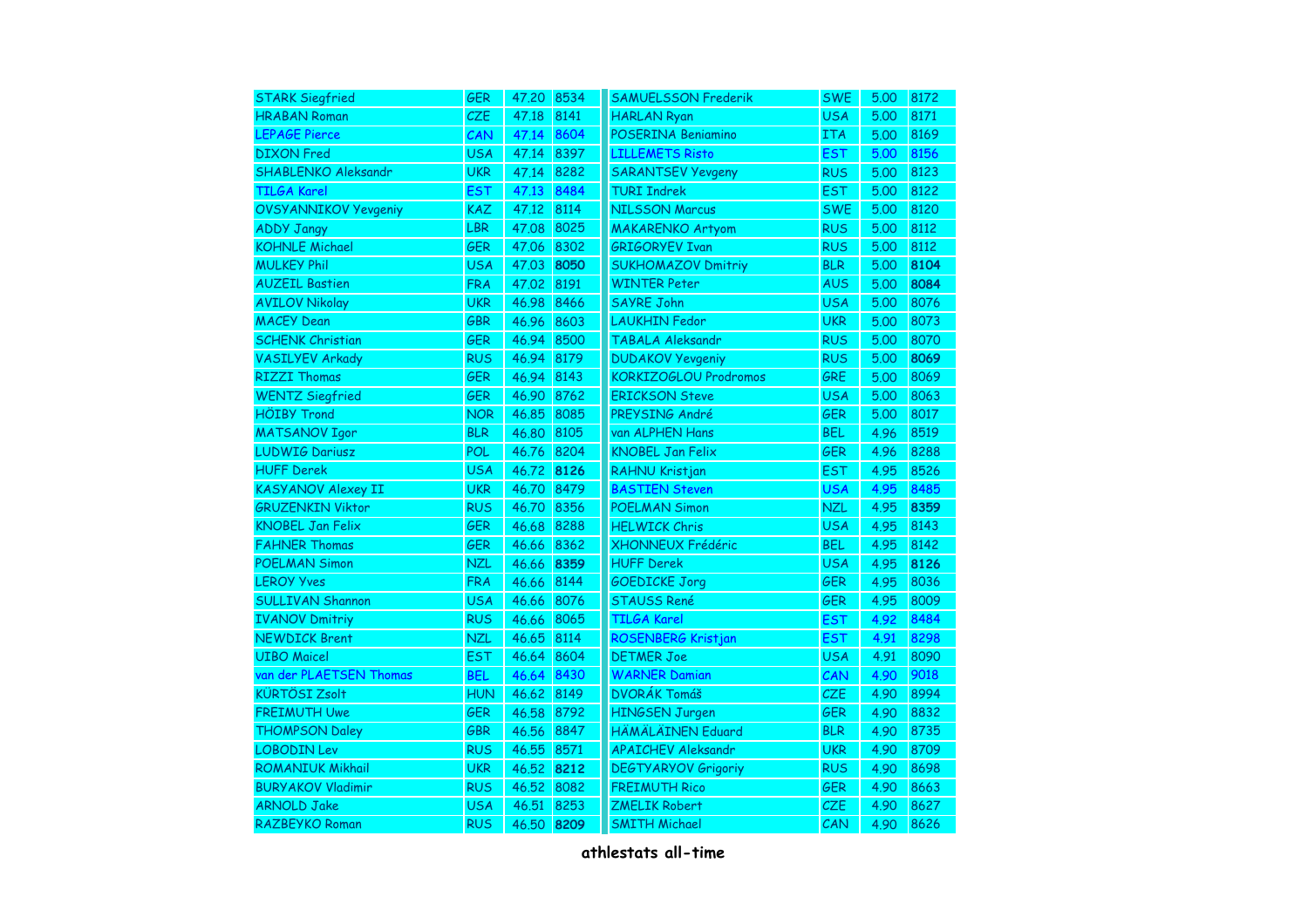| <b>TOOMEY William</b>         | <b>USA</b> | 46.49 8310 |      | <b>ABELE Arthur</b>           | <b>GER</b> | 4.90 | 8605 |
|-------------------------------|------------|------------|------|-------------------------------|------------|------|------|
| <b>SCHRADER Michael</b>       | <b>GER</b> | 46.44      | 8670 | <b>AKHAPKIN Konstantin</b>    | <b>RUS</b> | 4.90 | 8485 |
| PIZIKS Rojs                   | LAT        | 46.42      | 8045 | <b>MALAKHOVSKIS Richardas</b> | <b>LTU</b> | 4.90 | 8437 |
| <b>HAMES Jagan</b>            | <b>AUS</b> | 46.40 8490 |      | <b>CHININ Carlos Eduardo</b>  | <b>BRA</b> | 4.90 | 8393 |
| <b>DUDAKOV Yevgeniy</b>       | <b>RUS</b> | 46.36      | 8069 | <b>TARNOVETSKIY Pavel</b>     | <b>UKR</b> | 4.90 | 8375 |
| <b>SMITH Chad</b>             | <b>USA</b> | 46.32      | 8133 | dos SANTOS Felipe             | <b>BRA</b> | 4.90 | 8364 |
| <b>BENDLIN Kurt</b>           | <b>GER</b> | 46.31      | 8235 | <b>BRAUN Pieter</b>           | <b>NED</b> | 4.90 | 8342 |
| <b>WILLIAMS Devon</b>         | <b>USA</b> | 46.29      | 8345 | <b>GOLUBOVIC Daniel</b>       | <b>AUS</b> | 4.90 | 8336 |
| LOGVINENKO Mikhail            | <b>RUS</b> | 46.26      | 8004 | <b>ZHUK Vitaliy</b>           | <b>BLR</b> | 4.90 | 8331 |
| <b>ABELE Arthur</b>           | GER        | 46.20      | 8605 | <b>UREÑA Jorge</b>            | <b>ESP</b> | 4.90 | 8322 |
| de WIT Robert                 | <b>NED</b> | 46.20      | 8447 | de ARAÚJO Luiz Alberto        | <b>BRA</b> | 4.90 | 8315 |
| <b>ANDREYEV Leonid</b>        | <b>UZB</b> | 46.20 8250 |      | <b>BROPHY Brian</b>           | <b>USA</b> | 4.90 | 8276 |
| <b>LYAKH Aleksey</b>          | <b>RUS</b> | 46.20      | 8203 | <b>DUDAŠ Mihail</b>           | <b>SRB</b> | 4.90 | 8275 |
| <b>SEMYONOV Oleg</b>          | <b>RUS</b> | 46.20      | 8007 | <b>WILBOURN Shawn</b>         | <b>USA</b> | 4.90 | 8268 |
| <b>KOLPAKOV Vitaliy</b>       | <b>UKR</b> | 46.16      | 8297 | <b>HUBERT Axel</b>            | <b>FRA</b> | 4.90 | 8260 |
| TŠERNJAVSKI Taavi             | <b>EST</b> | 46.16      | 8086 | <b>EHAMMER Simon</b>          | <b>SUI</b> | 4.90 | 8231 |
| <b>DOLEŽAL Jan</b>            | CZE        | 46.14      | 8142 | <b>FUCCI Drew</b>             | <b>USA</b> | 4.90 | 8227 |
| <b>BENET Francisco Javier</b> | <b>ESP</b> | 46.12      | 8526 | <b>SIMMONS Solomon</b>        | <b>USA</b> | 4.90 | 8227 |
| <b>KACHANOV Valeriy</b>       | <b>MDA</b> | 46.10      | 8288 | <b>PITTOMVILS Niels</b>       | <b>BEL</b> | 4.90 | 8222 |
| SUÁREZ Leonel                 | CUB        | 46.07      | 8654 | <b>PUGACH Sergey</b>          | <b>RUS</b> | 4.90 | 8195 |
| NEVSKIY Aleksandr             | <b>UKR</b> | 46.06      | 8491 | QUÉRIN Gaël                   | <b>FRA</b> | 4.90 | 8194 |
| <b>GANIYEV Ramil</b>          | <b>UZB</b> | 46.04      | 8445 | NAKAMURA Akihiko              | <b>JPN</b> | 4.90 | 8180 |
| <b>BRUGGER Mathias</b>        | GER        | 46.04      | 8304 | ROSENDAAL Jack                | <b>NED</b> | 4.90 | 8177 |
| <b>KHARLAMOV Vasiliy</b>      | <b>RUS</b> | 46.03      | 8166 | <b>NOLAN Michael</b>          | CAN        | 4.90 | 8169 |
| <b>MOTTI William</b>          | <b>FRA</b> | 45.98      | 8306 | <b>HRABAN Roman</b>           | <b>CZE</b> | 4.90 | 8141 |
| <b>PAPPAS Tom</b>             | <b>USA</b> | 45.84      | 8784 | EL FASSI Nadir                | <b>FRA</b> | 4.90 | 8110 |
| <b>ISEKENMEIER Klaus</b>      | <b>GER</b> | 45.84      | 8310 | <b>ANDRALOITS Maksim</b>      | <b>BLR</b> | 4.90 | 8100 |
| <b>ZIEMEK Zachery</b>         | <b>USA</b> | 45.83      | 8471 | <b>OLIVER Muhammad</b>        | <b>USA</b> | 4.90 | 8087 |
| <b>MEIER Paul</b>             | <b>GER</b> | 45.72      | 8548 | <b>MURPHY Isaac</b>           | <b>USA</b> | 4.90 | 8086 |
| <b>ANDREYEV Pavel</b>         | <b>UZB</b> | 45.69      | 8036 | <b>VIAL Pierre Alexandre</b>  | <b>FRA</b> | 4.90 | 8070 |
| <b>AKHAPKIN Konstantin</b>    | <b>RUS</b> | 45.68      | 8485 | <b>KEYS Dakotah</b>           | <b>USA</b> | 4.90 | 8068 |
| ZSIVÓCZKY Attila              | <b>HUN</b> | 45.64      | 8554 | <b>RANDOLPH Chris</b>         | <b>USA</b> | 4.90 | 8066 |
| <b>JANVRIN Kip</b>            | <b>USA</b> | 45.58      | 8345 | <b>MIKHAILENKO Vladimir</b>   | <b>UKR</b> | 4.90 | 8052 |
| <b>TONNESEN Pau</b>           | <b>ESP</b> | 45.53      | 8247 | <b>VEITH Hunter</b>           | <b>USA</b> | 4.90 | 8046 |
| <b>KRATSCHMER Guido</b>       | GER        | 45.52      | 8667 | <b>HUTTERER Dennis</b>        | <b>GER</b> | 4.90 | 8032 |
| <b>GREBENYUK Aleksandr</b>    | <b>RUS</b> | 45.52      | 8400 | <b>SHMAKOV Vladimir</b>       | <b>RUS</b> | 4.90 | 8023 |
| <b>BRAUN Pieter</b>           | <b>NED</b> | 45.52      | 8342 | <b>NIKITIN Sergey</b>         | <b>RUS</b> | 4.90 | 8012 |
| <b>RANDOLPH Chris</b>         | <b>USA</b> | 45.50      | 8066 | <b>BENNETT Jeff</b>           | <b>USA</b> | 4.90 | 8006 |
| <b>KASEARU Margus</b>         | <b>EST</b> | 45.48      | 8077 | <b>OLANDER Mikael</b>         | <b>SWE</b> | 4.86 | 8126 |
| van ALPHEN Hans               | <b>BEL</b> | 45.45      | 8519 | PODEBRADSKY Jan               | <b>CZE</b> | 4.85 | 8314 |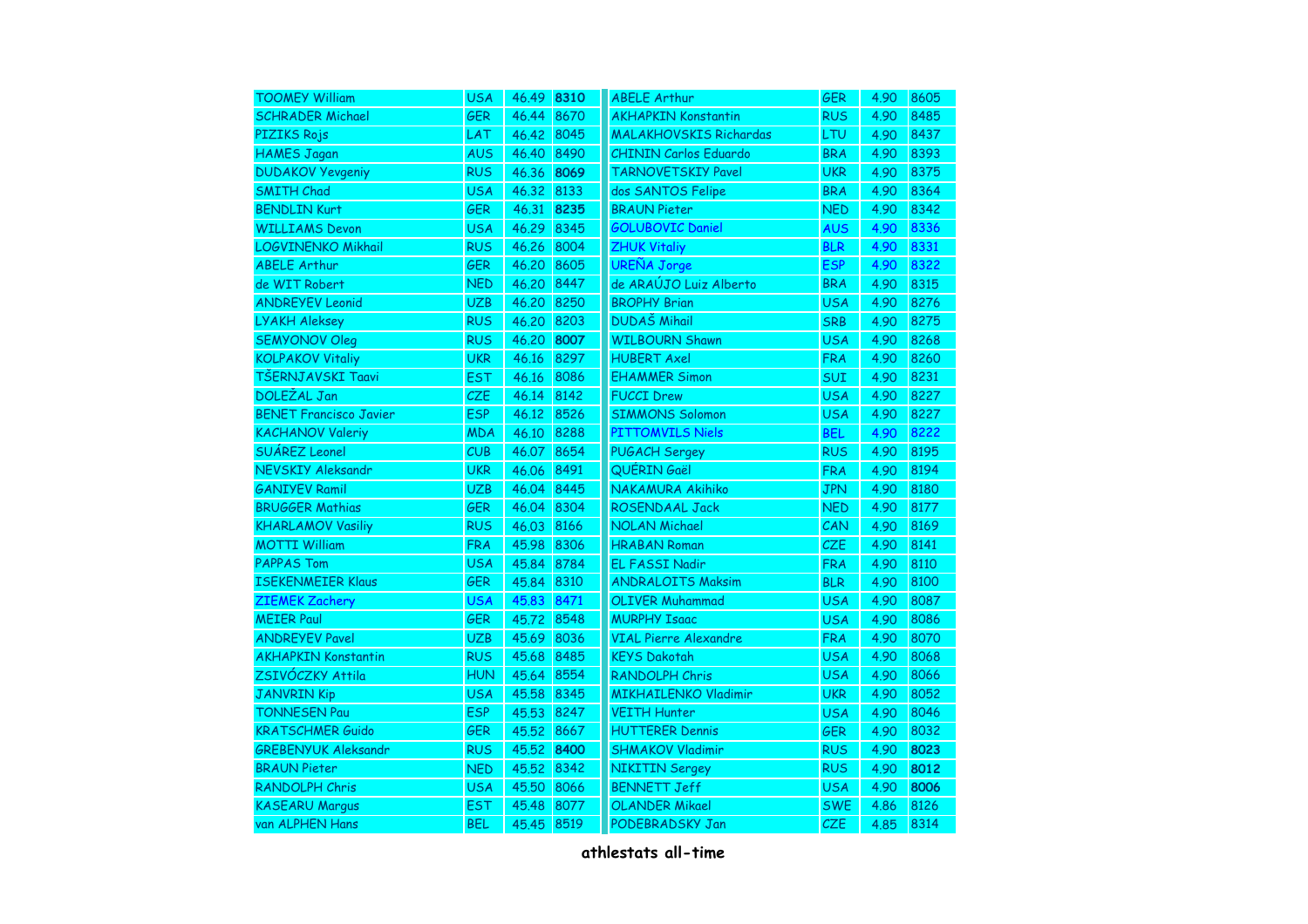| <b>CRIST John</b>             | <b>USA</b> | 45.40 8121 |      | <b>BOULINEAU Wilfrid</b>      | <b>FRA</b> | 4.85 | 8312 |
|-------------------------------|------------|------------|------|-------------------------------|------------|------|------|
| <b>LEYCKES Dennis</b>         | <b>GER</b> | 45.36      | 8310 | <b>NOWAK Tim</b>              | <b>GER</b> | 4.85 | 8229 |
| <b>XHONNEUX Frédéric</b>      | <b>BEL</b> | 45.36      | 8142 | <b>SMITH Chad</b>             | <b>USA</b> | 4.85 | 8133 |
| <b>KRUGER Alexander Eaton</b> | GBR        | 45.36      | 8131 | <b>YANG Chuan-kwang</b>       | <b>TPE</b> | 4.84 | 8010 |
| <b>MEDVED Mikhail</b>         | <b>UKR</b> | 45.32      | 8330 | <b>SALURI Karl-Robert</b>     | <b>EST</b> | 4.81 | 8137 |
| <b>SCHULZE Jens</b>           | GER        | 45.32      | 8255 | <b>ŠEBRLE Roman</b>           | CZE        | 4.80 | 9026 |
| SZABÓ Attila                  | <b>HUN</b> | 45.32      | 8003 | <b>WENTZ Siegfried</b>        | <b>GER</b> | 4.80 | 8762 |
| <b>NOWAK Tim</b>              | <b>GER</b> | 45.31      | 8229 | <b>BUSEMANN Frank</b>         | <b>GER</b> | 4.80 | 8706 |
| RYBA Jiri                     | CZE        | 45.26      | 8339 | <b>SMITH Maurice</b>          | <b>JAM</b> | 4.80 | 8644 |
| <b>BARROILHET Gonzalo</b>     | CHI        | 45.22      | 8065 | <b>JENNER Bruce</b>           | <b>USA</b> | 4.80 | 8634 |
| <b>JUANTORENA Alberto</b>     | CUB        | 45.18      | 8042 | <b>SCHENK Christian</b>       | <b>GER</b> | 4.80 | 8500 |
| <b>SONNENBURG Rainer</b>      | <b>GER</b> | 45.16      | 8079 | GARCÍA Yordanis               | CUB        | 4.80 | 8496 |
| <b>GRAD Dariusz</b>           | <b>POL</b> | 45.16      | 8050 | <b>KASYANOV Alexey II</b>     | <b>UKR</b> | 4.80 | 8479 |
| <b>ANDRALOITS Maksim</b>      | <b>BLR</b> | 45.14      | 8100 | <b>WARNERS Chiel</b>          | <b>NED</b> | 4.80 | 8363 |
| <b>HELWICK Chris</b>          | <b>USA</b> | 45.12      | 8143 | <b>POTTEL Rainer</b>          | <b>GER</b> | 4.80 | 8334 |
| de ARAÚJO Luiz Alberto        | <b>BRA</b> | 45.10      | 8315 | <b>RAMOS Mike</b>             | <b>USA</b> | 4.80 | 8322 |
| <b>BLONDEL Alain</b>          | <b>FRA</b> | 45.08      | 8453 | <b>KESKITALO Petri</b>        | <b>FIN</b> | 4.80 | 8318 |
| <b>NILSSON Marcus</b>         | <b>SWE</b> | 45.07      | 8120 | <b>USHIRO Keisuke</b>         | <b>JPN</b> | 4.80 | 8308 |
| <b>BUSEMANN Frank</b>         | <b>GER</b> | 45.04      | 8706 | <b>MÜLLER Norman</b>          | <b>GER</b> | 4.80 | 8295 |
| <b>MARTINEAU Eugene</b>       | <b>NED</b> | 45.00      | 8233 | <b>VALENTA Veroslav</b>       | CZE        | 4.80 | 8289 |
| <b>ZHUK Vitaliy</b>           | <b>BLR</b> | 44.98      | 8331 | <b>GAZYURA Anatoliy</b>       | <b>UKR</b> | 4.80 | 8245 |
| <b>SHKURENYOV Ilya</b>        | <b>RUS</b> | 44.91      | 8601 | <b>FOXSON Paul</b>            | <b>USA</b> | 4.80 | 8234 |
| <b>SIMMONS Solomon</b>        | <b>USA</b> | 44.88      | 8227 | <b>KOLOVANOV Igor</b>         | <b>UKR</b> | 4.80 | 8224 |
| <b>JARAMILLO Georni</b>       | <b>VEN</b> | 44.86      | 8048 | <b>POPOV Sergey</b>           | <b>UKR</b> | 4.80 | 8217 |
| <b>COERTZEN Willem</b>        | <b>RSA</b> | 44.84      | 8398 | <b>ANIBAL Mario</b>           | <b>POR</b> | 4.80 | 8213 |
| <b>GUGLER Christian</b>       | SUI        | 44.82      | 8046 | <b>ROMANIUK Mikhail</b>       | <b>UKR</b> | 4.80 | 8212 |
| <b>HALAMODA Thomas</b>        | <b>GER</b> | 44.80      | 8057 | <b>BABIY Ivan</b>             | <b>UKR</b> | 4.80 | 8209 |
| <b>WIELAND Luca</b>           | <b>GER</b> | 44.78      | 8201 | <b>WIELAND Luca</b>           | <b>GER</b> | 4.80 | 8201 |
| <b>BERNARD Claston</b>        | JAM        | 44.75      | 8225 | <b>TEREKHOV Roman</b>         | <b>RUS</b> | 4.80 | 8192 |
| <b>PENAS Jaime</b>            | <b>ESP</b> | 44.74      | 8128 | <b>KASEORG Indrek</b>         | <b>EST</b> | 4.80 | 8179 |
| <b>TEREKHOV Roman</b>         | <b>RUS</b> | 44.68      | 8192 | <b>BRANHAM Chris</b>          | <b>USA</b> | 4.80 | 8159 |
| <b>GARTUNG Viktor</b>         | <b>BLR</b> | 44.66      | 8003 | <b>KÜRTÖSI Zsolt</b>          | <b>HUN</b> | 4.80 | 8149 |
| <b>IBE Philip</b>             | <b>GER</b> | 44.66      | 8000 | <b>BECHMANN Andreas</b>       | <b>GER</b> | 4.80 | 8142 |
| <b>LEVICQ Sebastien</b>       | <b>FRA</b> | 44.65      | 8524 | <b>DOLEŽAL Jan</b>            | CZE        | 4.80 | 8142 |
| <b>REINTAK Sven</b>           | <b>EST</b> | 44.64      | 8232 | <b>KRUGER Alexander Eaton</b> | <b>GBR</b> | 4.80 | 8131 |
| <b>LAMPE Norbert</b>          | GER        | 44.64      | 8016 | <b>PENAS Jaime</b>            | <b>ESP</b> | 4.80 | 8128 |
| ZEILBAUER Josef               | AUT        | 44.62      | 8219 | <b>EITEL Manuel</b>           | GER        | 4.80 | 8128 |
| <b>RIECKE Hans-Ulrich</b>     | GER        | 44.62      | 8181 | <b>AMBROSCH Klaus</b>         | AUT        | 4.80 | 8122 |
| <b>HUBER Philipp</b>          | SUI        | 44.60      | 8153 | SÝKORA Jirí                   | <b>CZE</b> | 4.80 | 8122 |
| <b>MACZEY Mike</b>            | <b>GER</b> | 44.56      | 8461 | <b>RAJA Andres</b>            | <b>EST</b> | 4.80 | 8119 |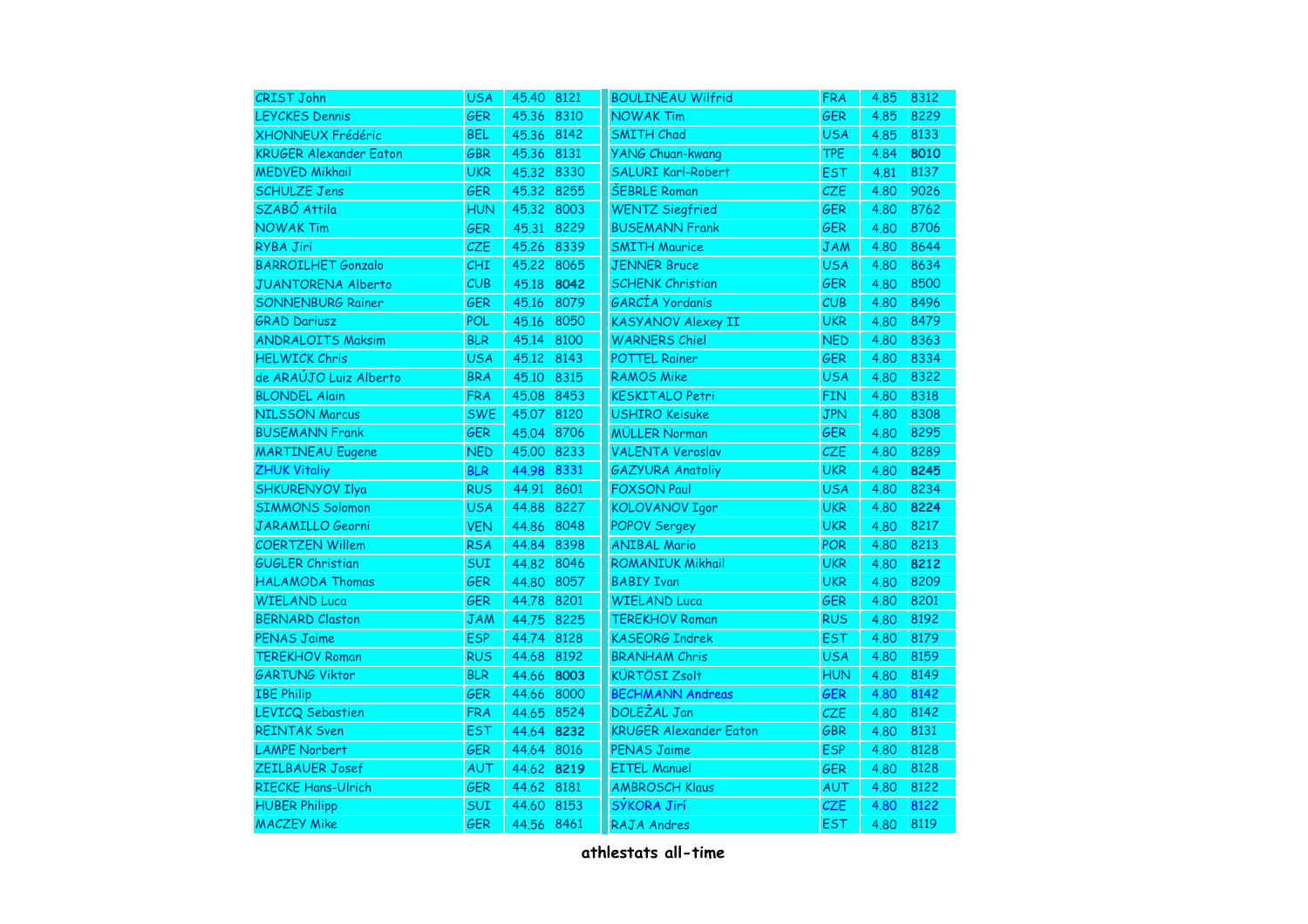| <b>KUBISZEWSKI Marek</b>       | POL        | 44.56 | 8105 | <b>OVSYANNIKOV Yevgeniy</b> | <b>KAZ</b> | 4.80 | 8114 |
|--------------------------------|------------|-------|------|-----------------------------|------------|------|------|
| <b>VIAL Pierre Alexandre</b>   | <b>FRA</b> | 44.56 | 8070 | <b>LINDNER Wolfgang</b>     | <b>GER</b> | 4.80 | 8111 |
| <b>GEFFROUAIS Florian</b>      | <b>FRA</b> | 44.55 | 8164 | <b>BELOUSOV Valeriy</b>     | <b>RUS</b> | 4.80 | 8099 |
| <b>MIKHAN Eduard</b>           | <b>BLR</b> | 44.54 | 8152 | <b>MINAH Jacob</b>          | <b>GER</b> | 4.80 | 8099 |
| <b>DRAUDVILA Darius</b>        | LTU        | 44.53 | 8032 | <b>FILIP Scott</b>          | <b>USA</b> | 4.80 | 8094 |
| <b>ROSENDAAL Jack</b>          | <b>NED</b> | 44.52 | 8177 | TŠERNJAVSKI Taavi           | <b>EST</b> | 4.80 | 8086 |
| <b>BARRAS Romain</b>           | <b>FRA</b> | 44.51 | 8453 | <b>HÖIBY Trond</b>          | <b>NOR</b> | 4.80 | 8085 |
| NIKLAUS André                  | <b>GER</b> | 44.48 | 8371 | <b>IVANOV Dmitriy</b>       | <b>RUS</b> | 4.80 | 8065 |
| <b>ZMELIK Robert</b>           | CZE        | 44.44 | 8627 | <b>CASARSA Paolo</b>        | ITA        | 4.80 | 8056 |
| PUPCHONOK Igor                 | <b>KAZ</b> | 44.44 | 8022 | <b>SHUBIANOK Mikalai</b>    | <b>BLR</b> | 4.80 | 8055 |
| <b>DUBOIS Thierry</b>          | <b>FRA</b> | 44.40 | 8138 | <b>WIESE Ronald</b>         | <b>GER</b> | 4.80 | 8053 |
| <b>CHMARA Sebastian</b>        | <b>POL</b> | 44.39 | 8566 | <b>GRAD Dariusz</b>         | <b>POL</b> | 4.80 | 8050 |
| <b>MOLONEY Ashley</b>          | <b>AUS</b> | 44.38 | 8649 | <b>AVERYANOV Nikolay</b>    | <b>RUS</b> | 4.80 | 8048 |
| <b>GARLAND Kyle</b>            | <b>USA</b> | 44.37 | 8196 | <b>GUGLER Christian</b>     | <b>SUI</b> | 4.80 | 8046 |
| PLAZIAT Christian              | <b>FRA</b> | 44.36 | 8574 | <b>TISHCHENKO Nikolay</b>   | <b>RUS</b> | 4.80 | 8043 |
| <b>HELCELET Adam Sebastian</b> | <b>CZE</b> | 44.35 | 8335 | <b>TEBBICH Thomas</b>       | AUT        | 4.80 | 8039 |
| POSERINA Beniamino             | <b>ITA</b> | 44.34 | 8169 | <b>ANDREYEV Pavel</b>       | <b>UZB</b> | 4.80 | 8036 |
| <b>PIRINI Douglas</b>          | <b>NZL</b> | 44.34 | 8115 | <b>GÜNTHER Rene</b>         | <b>GER</b> | 4.80 | 8023 |
| <b>PIHL Raimo</b>              | <b>SWE</b> | 44.30 | 8217 | <b>DHOUIBI Hamdi</b>        | <b>TUN</b> | 4.80 | 8023 |
| OJANIEMI Jaakko                | <b>FIN</b> | 44.29 | 8192 | <b>BERTOCCHI Massimo</b>    | CAN        | 4.80 | 8014 |
| <b>SCHMID Stefan</b>           | GER        | 44.24 | 8485 | <b>DIAMOND Alec</b>         | <b>AUS</b> | 4.80 | 8000 |
| <b>KOLOVANOV Igor</b>          | <b>UKR</b> | 44.24 | 8224 | <b>IBE Philip</b>           | <b>GER</b> | 4.80 | 8000 |
| <b>KESKITALO Petri</b>         | <b>FIN</b> | 44.22 | 8318 | <b>MARTIN Romain</b>        | <b>FRA</b> | 4.77 | 8104 |
| <b>LESNIEWICZ Janusz</b>       | POL        | 44.22 | 8019 | <b>VOS Ingmar</b>           | <b>NED</b> | 4.76 | 8224 |
| <b>RODGERS Trafton</b>         | <b>USA</b> | 44.16 | 8128 | <b>KNABE Sebastian</b>      | <b>GER</b> | 4.76 | 8151 |
| PALLES Lee *                   | <b>USA</b> | 44.12 | 8119 | <b>TAIWO Jeremy</b>         | <b>USA</b> | 4.75 | 8425 |
| <b>HECHLER Simon</b>           | <b>GER</b> | 44.09 | 8058 | <b>ROE Martin</b>           | <b>NOR</b> | 4.75 | 8228 |
| <b>STEEN Dave</b>              | CAN        | 44.08 | 8415 | <b>DELGADO Joseph</b>       | <b>USA</b> | 4.75 | 8161 |
| <b>BERTOCCHI Massimo</b>       | CAN        | 44.08 | 8014 | SUÁREZ Leonel               | CUB        | 4.70 | 8654 |
| <b>DUDAŠ Mihail</b>            | <b>SRB</b> | 44.06 | 8275 | <b>MACEY Dean</b>           | <b>GBR</b> | 4.70 | 8603 |
| <b>LUKYANENKO Artem</b>        | <b>RUS</b> | 44.06 | 8177 | <b>VICTOR Lindon</b>        | GRN        | 4.70 | 8539 |
| <b>MALAKHOVSKIS Richardas</b>  | LTU        | 44.04 | 8437 | <b>NEVSKIY Aleksandr</b>    | <b>UKR</b> | 4.70 | 8491 |
| <b>BALANQUE Eugenio</b>        | CUB        | 44.04 | 8222 | <b>ERM Johannes</b>         | <b>EST</b> | 4.70 | 8445 |
| <b>MÜLLER Frank</b>            | GER        | 44.02 | 8256 | <b>GREBENYUK Aleksandr</b>  | <b>RUS</b> | 4.70 | 8400 |
| PETER Herbert S                | <b>GER</b> | 44.02 | 8111 | <b>RIZZI Andreas</b>        | <b>GER</b> | 4.70 | 8326 |
| <b>WIESE Ronald</b>            | <b>GER</b> | 44.02 | 8053 | NAZAROV Andrey              | <b>EST</b> | 4.70 | 8322 |
| <b>FERRIER Scott</b>           | AUS        | 43.99 | 8307 | <b>BLOCKBURGER Sheldon</b>  | <b>USA</b> | 4.70 | 8296 |
| PARKHOMENKO Alekxandr          | <b>BLR</b> | 43.99 | 8136 | QI Haifeng                  | CHN        | 4.70 | 8290 |
| GARCÍA Yordanis                | CUB        | 43.97 | 8496 | <b>VERETELNIKOV Oleg</b>    | <b>UZB</b> | 4.70 | 8278 |
| <b>VOSS Torsten</b>            | <b>GER</b> | 43.96 | 8680 | <b>KARLIVANS Janis</b>      | LAT        | 4.70 | 8271 |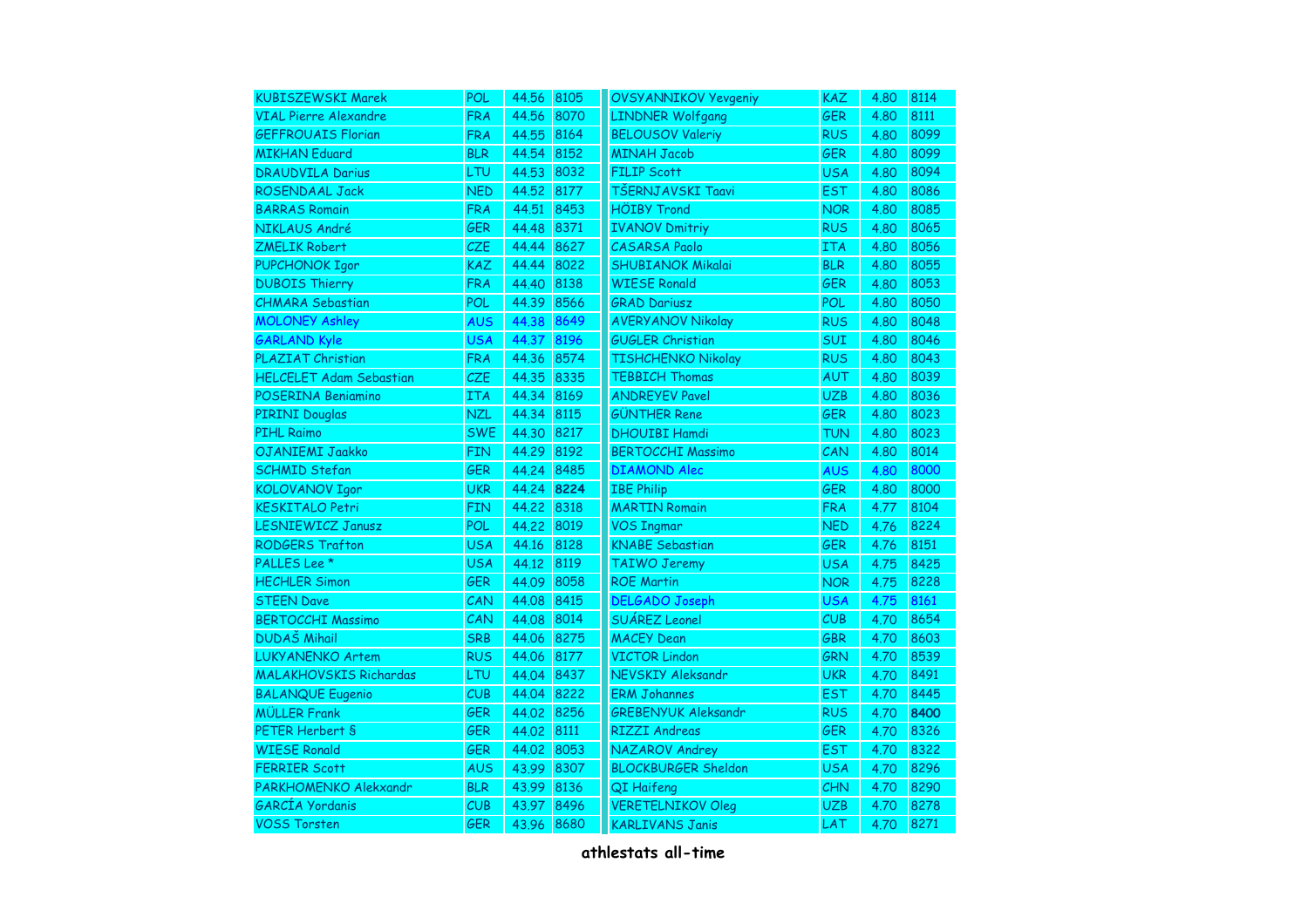| <b>RADCHENKO Viktor</b>     | <b>UKR</b> | 43.96 | 8148 | <b>ANDERSON Mark</b>      | <b>USA</b> | 4.70 | 8267 |
|-----------------------------|------------|-------|------|---------------------------|------------|------|------|
| <b>HERNU Laurent</b>        | <b>FRA</b> | 43.93 | 8280 | da SILVA Pedro Ferreira   | <b>BRA</b> | 4.70 | 8266 |
| <b>DISTELBERGER Dominik</b> | AUT        | 43.93 | 8175 | <b>GÄHWILER Beat</b>      | <b>SUI</b> | 4.70 | 8244 |
| <b>DELGADO Joseph</b>       | <b>USA</b> | 43.92 | 8161 | <b>OWENS Ayden</b>        | <b>PUR</b> | 4.70 | 8238 |
| <b>JENSEN Benjamin</b>      | <b>NOR</b> | 43.83 | 8160 | <b>WERTHNER Georg</b>     | AUT        | 4.70 | 8224 |
| <b>GÄHWILER Beat</b>        | <b>SUI</b> | 43.82 | 8244 | ZEILBAUER Josef           | AUT        | 4.70 | 8219 |
| <b>MEHL Fritz</b>           | <b>GER</b> | 43.82 | 8000 | <b>GARLAND Kyle</b>       | <b>USA</b> | 4.70 | 8196 |
| <b>ARESHIN Aleksandr</b>    | <b>RUS</b> | 43.80 | 8187 | <b>ARESHIN Aleksandr</b>  | <b>RUS</b> | 4.70 | 8187 |
| <b>FLOOD Jack</b>           | <b>USA</b> | 43.79 | 8038 | <b>VASHCHENKO Viktor</b>  | <b>RUS</b> | 4.70 | 8163 |
| <b>BARKER Ricky</b>         | <b>USA</b> | 43.78 | 8404 | <b>PAJONK Dirk-Achim</b>  | <b>GER</b> | 4.70 | 8161 |
| <b>UREÑA Jorge</b>          | <b>ESP</b> | 43.70 | 8322 | <b>DUBOIS Thierry</b>     | <b>FRA</b> | 4.70 | 8138 |
| <b>MÜLLER Norman</b>        | <b>GER</b> | 43.65 | 8295 | PARKHOMENKO Alekxandr     | <b>BLR</b> | 4.70 | 8136 |
| <b>RIZZI Andreas</b>        | <b>GER</b> | 43.62 | 8326 | <b>STEELE Darrin</b>      | <b>USA</b> | 4.70 | 8129 |
| <b>FUCCI Drew</b>           | <b>USA</b> | 43.62 | 8227 | <b>PIRINI Douglas</b>     | <b>NZL</b> | 4.70 | 8115 |
| <b>IVANOV Boris</b>         | <b>RUS</b> | 43.62 | 8156 | <b>BLOMSTRAND Staffan</b> | <b>SWE</b> | 4.70 | 8107 |
| <b>ERICKSON Steve</b>       | <b>USA</b> | 43.56 | 8063 | <b>MATSANOV Igor</b>      | <b>BLR</b> | 4.70 | 8105 |
| <b>OTTE Martin</b>          | <b>GER</b> | 43.56 | 8048 | <b>AWDE Daniel</b>        | <b>GBR</b> | 4.70 | 8102 |
| <b>WALDE Hans-Joachim</b>   | <b>GER</b> | 43.54 | 8094 | <b>MUNKACSI Sandor</b>    | <b>HUN</b> | 4.70 | 8071 |
| SINTNICOLAAS Eelco          | <b>NED</b> | 43.52 | 8539 | <b>HARRIS Stephen</b>     | <b>USA</b> | 4.70 | 8061 |
| DÍAZ Yunior                 | CUB        | 43.52 | 8357 | <b>HELTNE Runar</b>       | <b>NOR</b> | 4.70 | 8048 |
| PODEBRADSKY Jan             | CZE        | 43.51 | 8314 | HALLMANN Christopher      | <b>GER</b> | 4.70 | 8045 |
| <b>FICHTNER Karl-Heinz</b>  | <b>GER</b> | 43.50 | 8250 | <b>MOORE Stephen</b>      | <b>USA</b> | 4.70 | 8037 |
| <b>SHUBIANOK Mikalai</b>    | <b>BLR</b> | 43.50 | 8055 | ZHDANOVICH Aleksandr      | <b>BLR</b> | 4.70 | 8036 |
| PETERSON Orville            | <b>USA</b> | 43.48 | 8031 | <b>SHIRLEY Simon</b>      | <b>AUS</b> | 4.70 | 8036 |
| <b>ZHELANOV Sergey</b>      | <b>RUS</b> | 43.44 | 8417 | <b>ERIKSSON Thomas</b>    | <b>SWE</b> | 4.70 | 8025 |
| <b>NOOL Erki</b>            | <b>EST</b> | 43.40 | 8815 | <b>SCHLÄFLI Rolf</b>      | <b>SUI</b> | 4.70 | 8019 |
| <b>KNABE Sebastian</b>      | <b>GER</b> | 43.39 | 8151 | <b>OBST Florian</b>       | <b>GER</b> | 4.70 | 8012 |
| <b>FOMOCHKIN Andrey</b>     | <b>BLR</b> | 43.36 | 8227 | <b>HOCK Johannes</b>      | <b>GER</b> | 4.69 | 8293 |
| <b>EATON Ashton</b>         | <b>USA</b> | 43.34 | 9045 | <b>NEWDICK Brent</b>      | <b>NZL</b> | 4.66 | 8114 |
| vande HOEF Darwin           | <b>USA</b> | 43.32 | 8123 | ZSIVÓCZKY Attila          | <b>HUN</b> | 4.65 | 8554 |
| <b>VOS Ingmar</b>           | <b>NED</b> | 43.31 | 8224 | <b>LEROY Yves</b>         | <b>FRA</b> | 4.65 | 8144 |
| <b>SKOWRONEK Ryszard</b>    | <b>POL</b> | 43.26 | 8229 | <b>MEWES David</b>        | <b>GER</b> | 4.65 | 8108 |
| <b>KAZMIREK Kai</b>         | GER        | 43.25 | 8580 | <b>HECHLER Simon</b>      | <b>GER</b> | 4.61 | 8058 |
| <b>PRICE Hunter</b>         | <b>USA</b> | 43.25 | 8035 | <b>KARPOV Dmitriy</b>     | <b>KAZ</b> | 4.60 | 8725 |
| <b>ERM Johannes</b>         | <b>EST</b> | 43.24 | 8445 | <b>HUFFINS Chris</b>      | <b>USA</b> | 4.60 | 8694 |
| <b>DAGARD Henrik</b>        | <b>SWE</b> | 43.24 | 8403 | <b>KRATSCHMER Guido</b>   | GER        | 4.60 | 8667 |
| <b>MARYIN Igor</b>          | <b>RUS</b> | 43.16 | 8364 | <b>MEIER Paul</b>         | <b>GER</b> | 4.60 | 8548 |
| <b>NEUGEBAUEUR Michael</b>  | <b>GER</b> | 43.14 | 8112 | <b>BOURRADA Larbi</b>     | <b>ALG</b> | 4.60 | 8521 |
| <b>SUNDELL Harri</b>        | <b>FIN</b> | 43.12 | 8001 | <b>KUTSENKO Yuriy</b>     | <b>RUS</b> | 4.60 | 8519 |
| <b>LILLEMETS Risto</b>      | <b>EST</b> | 43.11 | 8156 | <b>KÜLVET Valter</b>      | <b>EST</b> | 4.60 | 8506 |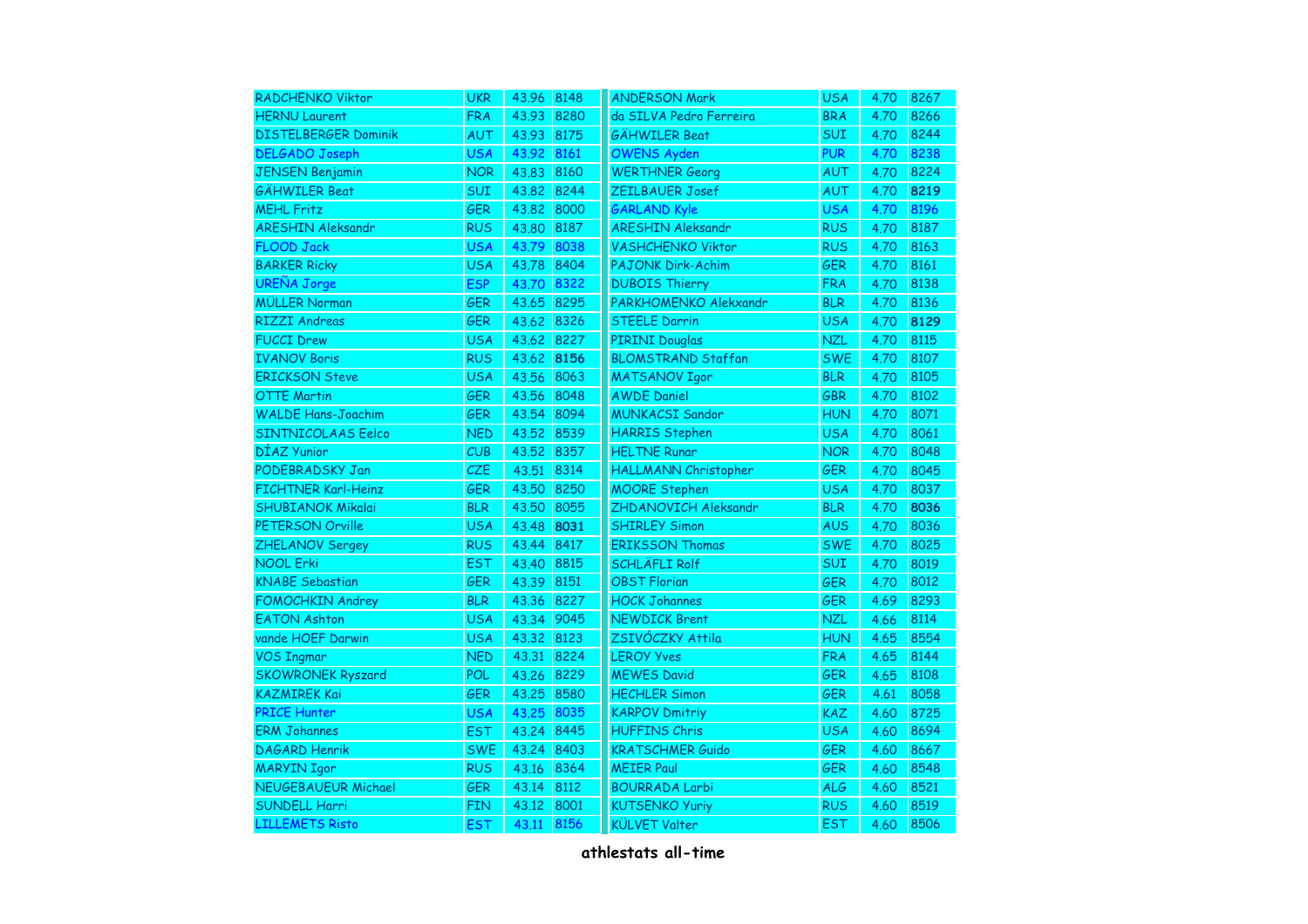| <b>HÄBERLE Hans-Joachim</b>  | <b>GER</b> | 43.10 | 8020 | <b>COERTZEN Willem</b>       | <b>RSA</b> | 4.60 | 8398 |
|------------------------------|------------|-------|------|------------------------------|------------|------|------|
| QUÉRIN Gaël                  | <b>FRA</b> | 43.08 | 8194 | <b>DIXON</b> Fred            | <b>USA</b> | 4.60 | 8397 |
| <b>VERETELNIKOV Oleg</b>     | <b>UZB</b> | 43.07 | 8278 | <b>PODMARYOV Vadim</b>       | <b>UZB</b> | 4.60 | 8366 |
| <b>GRIGORYEV Ivan</b>        | <b>RUS</b> | 43,02 | 8112 | <b>FAHNER Thomas</b>         | <b>GER</b> | 4.60 | 8362 |
| <b>SALURI Karl-Robert</b>    | <b>EST</b> | 42.95 | 8137 | DÍAZ Yunior                  | CUB        | 4.60 | 8357 |
| <b>SCHLÄFLI Rolf</b>         | SUI        | 42.94 | 8019 | <b>GRUZENKIN Viktor</b>      | <b>RUS</b> | 4.60 | 8356 |
| <b>AWDE Daniel</b>           | GBR        | 42.88 | 8102 | <b>NIXON Gunnar</b>          | <b>USA</b> | 4.60 | 8312 |
| <b>PETERSSON Jens</b>        | <b>GER</b> | 42.82 | 8060 | <b>MÜLLER Frank</b>          | <b>GER</b> | 4.60 | 8256 |
| <b>TISHCHENKO Nikolay</b>    | <b>RUS</b> | 42.82 | 8043 | <b>SCHULZE Jens</b>          | <b>GER</b> | 4.60 | 8255 |
| <b>DUCKWORTH Timothy</b>     | <b>GBR</b> | 42.76 | 8336 | <b>DUANY Raul</b>            | CUB        | 4.60 | 8252 |
| <b>RAJA Andres</b>           | <b>EST</b> | 42.75 | 8119 | <b>EKBERG Sten</b>           | <b>SWE</b> | 4.60 | 8246 |
| <b>BLOCKBURGER Sheldon</b>   | <b>USA</b> | 42.74 | 8296 | <b>FOMOCHKIN Andrey</b>      | <b>BLR</b> | 4.60 | 8227 |
| <b>MURPHY Isaac</b>          | <b>USA</b> | 42.73 | 8086 | <b>BALANQUE Eugenio</b>      | CUB        | 4.60 | 8222 |
| <b>SMIRNOV Vitaliy</b>       | <b>UZB</b> | 42.72 | 8021 | <b>RIECKE Hans-Ulrich</b>    | <b>GER</b> | 4.60 | 8181 |
| <b>SARANTSEV Yevgeny</b>     | <b>RUS</b> | 42.60 | 8123 | <b>VASILYEV Arkady</b>       | <b>RUS</b> | 4.60 | 8179 |
| <b>SCHAUERHAMMER Dietmar</b> | <b>GER</b> | 42.58 | 8054 | <b>GEFFROUAIS Florian</b>    | <b>FRA</b> | 4.60 | 8164 |
| <b>TEBBICH Thomas</b>        | AUT        | 42.57 | 8039 | <b>MIKHAN Eduard</b>         | <b>BLR</b> | 4.60 | 8152 |
| <b>BOURGUIGNON Rudy</b>      | <b>FRA</b> | 42.55 | 8025 | <b>CONNOLLY Jim</b>          | <b>USA</b> | 4.60 | 8121 |
| <b>SATEGNA Mario</b>         | <b>USA</b> | 42.52 | 8172 | GOODELL Bart                 | <b>USA</b> | 4.60 | 8109 |
| <b>BRYANT Ashley</b>         | GBR        | 42.52 | 8163 | <b>AFANASYEV Nikolay</b>     | <b>UKR</b> | 4.60 | 8090 |
| <b>BECHMANN Andreas</b>      | <b>GER</b> | 42.51 | 8142 | <b>MUDERS Wolfgang</b>       | <b>GER</b> | 4.60 | 8065 |
| <b>KELLERMAYER Gernot</b>    | AUT        | 42.50 | 8320 | <b>LOPEZ Cédric</b>          | <b>FRA</b> | 4.60 | 8055 |
| <b>ANDERSON Mark</b>         | <b>USA</b> | 42.50 | 8267 | <b>SCHMIDT Holger</b>        | <b>GER</b> | 4.60 | 8055 |
| <b>CHININ Carlos Eduardo</b> | <b>BRA</b> | 42.46 | 8393 | <b>SCHAUERHAMMER Dietmar</b> | <b>GER</b> | 4.60 | 8054 |
| dos SANTOS Felipe            | <b>BRA</b> | 42.46 | 8364 | <b>WOODING Jim</b>           | <b>USA</b> | 4.60 | 8054 |
| <b>PUGACH Sergey</b>         | <b>RUS</b> | 42.44 | 8195 | PIZIKS Rojs                  | LAT        | 4.60 | 8045 |
| <b>SOSSAH Mateo</b>          | <b>FRA</b> | 42.44 | 8044 | <b>SOSSAH Mateo</b>          | <b>FRA</b> | 4.60 | 8044 |
| <b>SCHWARZL Roland</b>       | AUT        | 42.43 | 8102 | <b>JUANTORENA Alberto</b>    | CUB        | 4.60 | 8042 |
| <b>KAUKIS Tõnu</b>           | <b>EST</b> | 42.40 | 8151 | PISMENNYI Aleksandr          | <b>UKR</b> | 4.60 | 8024 |
| <b>BOURRADA Larbi</b>        | <b>ALG</b> | 42.39 | 8521 | <b>SMIRNOV Vitaliy</b>       | <b>UZB</b> | 4.60 | 8021 |
| <b>NIXON Gunnar</b>          | <b>USA</b> | 42.38 | 8312 | LESNIEWICZ Janusz            | <b>POL</b> | 4.60 | 8019 |
| <b>MINAH Jacob</b>           | GER        | 42.38 | 8099 | <b>LAMPE Norbert</b>         | <b>GER</b> | 4.60 | 8016 |
| <b>BRANHAM Chris</b>         | <b>USA</b> | 42.32 | 8159 | SHTEPA Aleksandr             | <b>RUS</b> | 4.60 | 8007 |
| <b>MUDERS Wolfgang</b>       | GER        | 42.32 | 8065 | <b>BURRELL Alvaro</b>        | <b>ESP</b> | 4.60 | 8005 |
| <b>GONZALES Mike</b>         | <b>USA</b> | 42.30 | 8203 | <b>GARTUNG Viktor</b>        | <b>BLR</b> | 4.60 | 8003 |
| <b>WINTER Peter</b>          | <b>AUS</b> | 42.30 | 8084 | PRETORIUS Fredriech          | <b>RSA</b> | 4.60 | 8002 |
| <b>WIBERG Nicklas</b>        | <b>SWE</b> | 42.28 | 8406 | <b>WILLIAMS Devon</b>        | <b>USA</b> | 4.57 | 8345 |
| <b>MÜLLER Eckhart</b>        | <b>GER</b> | 42.24 | 8056 | <b>STEINER Tito</b>          | <b>ARG</b> | 4.56 | 8291 |
| <b>SCHÖNBECK Florian</b>     | <b>GER</b> | 42.22 | 8127 | <b>AVILOV Nikolay</b>        | <b>UKR</b> | 4.55 | 8466 |
| ÕIGLANE Janek                | <b>EST</b> | 42.11 | 8371 | <b>ABDUR-RAHIM Mustafa</b>   | <b>USA</b> | 4.55 | 8175 |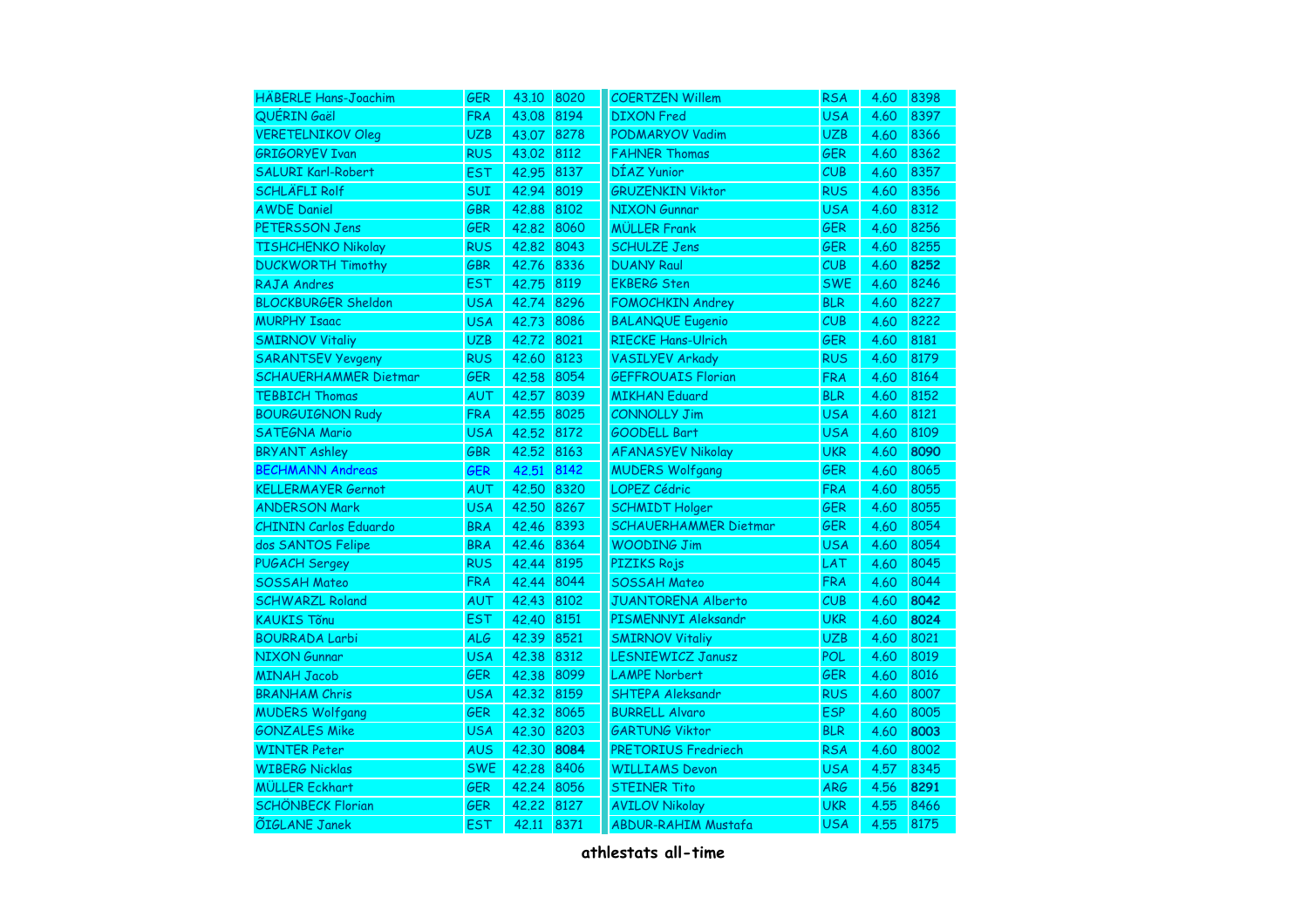| <b>BASTIEN Steven</b>        | <b>USA</b> | 42.10      | 8485 | <b>FLOOD Jack</b>           | <b>USA</b> | 4.55 | 8038 |
|------------------------------|------------|------------|------|-----------------------------|------------|------|------|
| <b>TAIWO Jeremy</b>          | <b>USA</b> | 42.10      | 8425 | <b>PRICE Hunter</b>         | <b>USA</b> | 4.55 | 8035 |
| <b>PAJONK Dirk-Achim</b>     | <b>GER</b> | 42.00      | 8161 | <b>DRAUDVILA Darius</b>     | <b>LTU</b> | 4.55 | 8032 |
| <b>MUNKACSI Sandor</b>       | <b>HUN</b> | 42,00 8071 |      | SZABÓ Attila                | <b>HUN</b> | 4.55 | 8003 |
| <b>ROOSEN Sven</b>           | <b>NED</b> | 41.97      | 8056 | <b>FELIX Kurt</b>           | <b>GRN</b> | 4.50 | 8509 |
| PREYSING André               | GER        | 41.96      | 8017 | <b>WIBERG Nicklas</b>       | <b>SWE</b> | 4.50 | 8406 |
| <b>DOST Marcel</b>           | <b>NED</b> | 41.92      | 8111 | ERINŠ Edgars                | LAT        | 4.50 | 8312 |
| <b>EITEL Manuel</b>          | <b>GER</b> | 41.90      | 8128 | <b>KACHANOV Valeriy</b>     | <b>MDA</b> | 4.50 | 8288 |
| <b>HUBERT Axel</b>           | <b>FRA</b> | 41.88      | 8260 | <b>COFFMAN Bob</b>          | <b>USA</b> | 4.50 | 8248 |
| <b>HARLAN Ryan</b>           | <b>USA</b> | 41.87      | 8171 | <b>PREY Matthias</b>        | <b>GER</b> | 4.50 | 8215 |
| <b>KORKIZOGLOU Prodromos</b> | <b>GRE</b> | 41.82      | 8069 | <b>ROLNIN Basile</b>        | <b>FRA</b> | 4.50 | 8205 |
| <b>GOEDICKE Jorg</b>         | <b>GER</b> | 41.81      | 8036 | <b>LUDWIG Dariusz</b>       | <b>POL</b> | 4.50 | 8204 |
| <b>DUBLER Cedric</b>         | <b>AUS</b> | 41.70      | 8367 | PARAKHOVSKIY Nikolay        | <b>BLR</b> | 4.50 | 8184 |
| <b>WIESIOLEK Pawel</b>       | <b>POL</b> | 41.70      | 8333 | <b>BRYANT Ashley</b>        | <b>GBR</b> | 4.50 | 8163 |
| NAZAROV Andrey               | <b>EST</b> | 41.68      | 8322 | <b>KAUKIS Tõnu</b>          | <b>EST</b> | 4.50 | 8151 |
| <b>SHIRLEY Simon</b>         | <b>AUS</b> | 41.68      | 8036 | LITVINENKO Léonid           | <b>UKR</b> | 4.50 | 8141 |
| <b>DREWS Stefan</b>          | <b>GER</b> | 41.67      | 8233 | <b>STEELE Dan</b>           | <b>USA</b> | 4.50 | 8130 |
| <b>LOPEZ Cédric</b>          | <b>FRA</b> | 41.52      | 8055 | vande HOEF Darwin           | <b>USA</b> | 4.50 | 8123 |
| <b>BOULINEAU Wilfrid</b>     | <b>FRA</b> | 41.43      | 8312 | <b>CRIST John</b>           | <b>USA</b> | 4.50 | 8121 |
| <b>DUANY Raul</b>            | CUB        | 41.38      | 8252 | <b>NEUGEBAUEUR Michael</b>  | <b>GER</b> | 4.50 | 8112 |
| <b>PRETORIUS Fredriech</b>   | <b>RSA</b> | 41.26      | 8002 | <b>SKRAMSTAD Trond</b>      | <b>NOR</b> | 4.50 | 8097 |
| EL FASSI Nadir               | <b>FRA</b> | 41,22      | 8110 | <b>BURYAKOV Vladimir</b>    | <b>RUS</b> | 4.50 | 8082 |
| <b>BELOUSOV Valeriy</b>      | <b>RUS</b> | 41.22      | 8099 | <b>SAMYLOV Igor</b>         | <b>RUS</b> | 4.50 | 8073 |
| <b>AFANASYEV Nikolay</b>     | <b>UKR</b> | 41.20      | 8090 | PETERSSON Jens              | <b>GER</b> | 4.50 | 8060 |
| <b>DHOUIBI Hamdi</b>         | <b>TUN</b> | 41.17      | 8023 | JARAMILLO Georni            | <b>VEN</b> | 4.50 | 8048 |
| HALLMANN Christopher         | <b>GER</b> | 41.16      | 8045 | <b>WILCOX Chris</b>         | <b>USA</b> | 4.50 | 8032 |
| <b>BRIGHT Tim</b>            | <b>USA</b> | 41.12      | 8340 | PUPCHONOK Igor              | <b>KAZ</b> | 4.50 | 8022 |
| <b>SKRAMSTAD Trond</b>       | <b>NOR</b> | 41.12      | 8097 | PRECIADO Andy               | ECU        | 4.50 | 8004 |
| <b>SUKHOMAZOV Dmitriy</b>    | <b>BLR</b> | 41.04      | 8104 | <b>DUDLEY Jason</b>         | <b>AUS</b> | 4.50 | 8001 |
| <b>CLEVE Moritz</b>          | <b>GER</b> | 41.04      | 8004 | ZIGERT Rudolf               | <b>RUS</b> | 4.45 | 8002 |
| <b>MIKHAILENKO Vladimir</b>  | <b>UKR</b> | 41.00      | 8052 | SOBOLEVSKIY Igor            | <b>UKR</b> | 4.40 | 8547 |
| <b>YANG Chuan-kwang</b>      | <b>TPE</b> | 40.99      | 8010 | <b>SVIRIDOV Sergey</b>      | <b>RUS</b> | 4.40 | 8365 |
| <b>WARNERS Chiel</b>         | <b>NED</b> | 40.91      | 8363 | NIKLAUS Stephan             | <b>SUI</b> | 4.40 | 8334 |
| <b>HEIKKINEN Aki</b>         | <b>FIN</b> | 40.81      | 8188 | <b>MOTTI William</b>        | <b>FRA</b> | 4.40 | 8306 |
| <b>SZABO Deszö</b>           | <b>HUN</b> | 40.78      | 8436 | <b>KOLPAKOV Vitaliy</b>     | <b>UKR</b> | 4.40 | 8297 |
| <b>AVERYANOV Nikolay</b>     | <b>RUS</b> | 40.77      | 8048 | <b>GRUMMT Steffen</b>       | GER        | 4.40 | 8261 |
| <b>MAKARENKO Artyom</b>      | <b>RUS</b> | 40.71      | 8112 | <b>ADJETEY-NELSON Jamie</b> | CAN        | 4.40 | 8239 |
| <b>CONNOLLY Jim</b>          | <b>USA</b> | 40.68      | 8121 | SCHÄPERKÖTTER Jens-Peter    | <b>GER</b> | 4.40 | 8235 |
| <b>AVERBUKH Aleksandr</b>    | <b>RUS</b> | 40.68      | 8084 | <b>BERNARD Claston</b>      | <b>JAM</b> | 4.40 | 8225 |
| <b>WERTHNER Georg</b>        | AUT        | 40.46      | 8224 | <b>PIHL Raimo</b>           | <b>SWE</b> | 4.40 | 8217 |